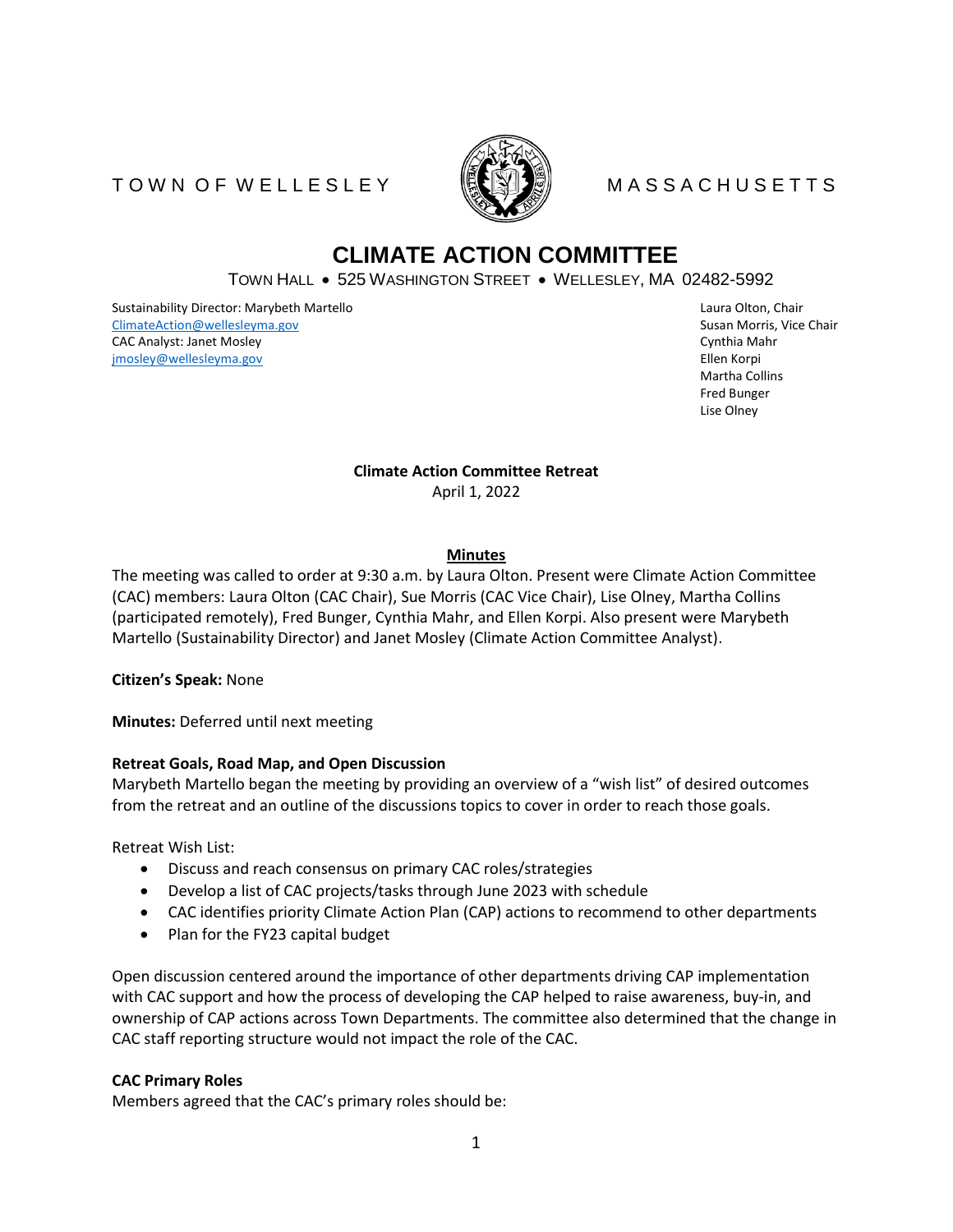- Data collection and tracking relevant to the GHG inventory and CAP implementation
- Climate action education, engagement, coordination, and fostering collaboration within municipal government and across the community
- Working with and advising Town Departments regarding priorities and best practices
- Advocacy relevant to CAP implementation
- Grant seeking

#### **Discuss and build consensus around top priority actions for each Climate Action Plan (CAP) pathway**

The following areas were identified as priorities starting now through fiscal year 2023 for the governance, energy, buildings, mobility, and waste pathways. Discussion of the natural resources pathway was deferred until a future meeting. Priorities should be revisited in six months. Key points for each action are noted in sub-bullets.

#### Governance

- Develop a community-wide education, outreach, and engagement strategy that is coordinated across Town Departments, including schools.
	- o Want people to be educated about best choices when they need their next AC unit, car, water heater, etc.
	- o Should include climate coach program for the community
	- o Avenues for communication include the MLP monthly bill and school newsletters
	- o Need to reach a wider audience
		- Previous outreach methods have been top-down; identify bottom-up, viral strategies
		- **Pursue neighborhood-based strategies for engagement such as Cool Petaluma**
- Establish a web-based dashboard to track Climate Action Plan progress to provide information, accountability, and transparency.
	- $\circ$  Determine how a portion of the capital budget can best be used to accomplish this action
	- o Add gas leaks to GHG inventory and include in dashboard
	- o Work with Building Department and Assessor's Office to obtain data needed for metrics
- Develop guidelines/frameworks for incorporating sustainability considerations into municipal planning, budgeting, and operations.
- Identify, evaluate, and pursue opportunities to advocate for state laws and policies that will further Climate Action Plan goals and other sustainability priorities.
	- o Fixing gas leaks is a key area of on-going advocacy led by Lise Olney
	- o Create a spreadsheet to organize, track, and prioritize advocacy activities
- Develop a Hazard Mitigation Plan.
	- o The Select Board office is moving this forward. CAC will support as needed.

#### Energy

- Pursue municipal solar and energy storage projects
	- o MLP is leading the planning process for projects at Municipal Way, Main Library, and Hunnewell School
- Advocate for access to State initiatives for procuring non-emitting energy sources
- Seek new PPAs to increase the amount of non-emitting energy sources in the MLP's portfolio
- Redesign MLP's energy efficiency incentive program

o A short-term plan based on consultant recommendations will be shared soon Additional Notes: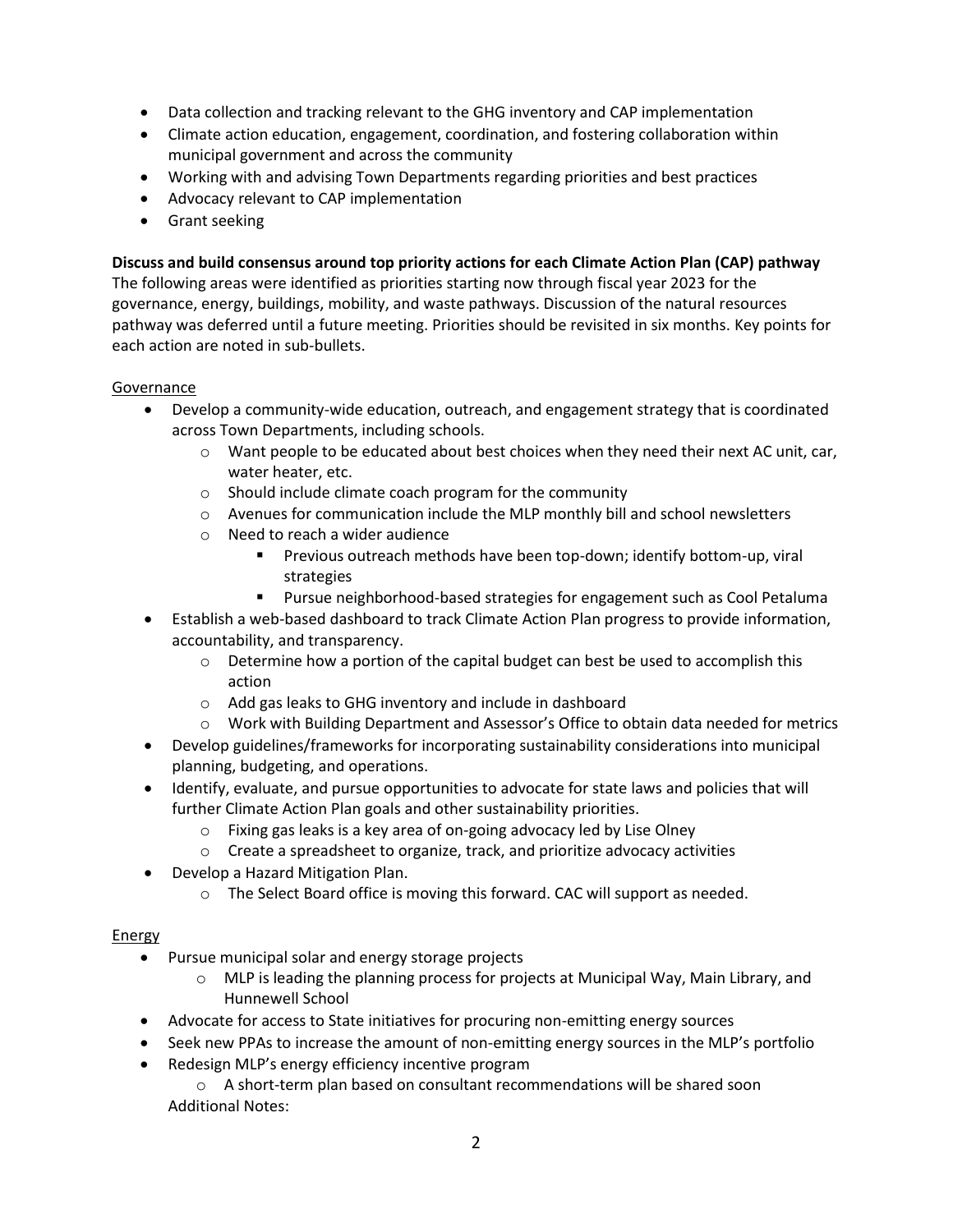- $\circ$  The MLP is in the process of hiring a new staff member who will lead sustainability efforts, including developing longer-term energy efficiency and beneficial electrification incentive programs
- $\circ$  The MLP is moving forward with plans to develop a system to install advanced metering infrastructure (AMI) that will enable smart meters and various demand management programs
- o WECARE has been largely successfully with an overall opt-out rate under 7%.
- $\circ$  MLP is working with various departments to install EV charging stations at the Middle School, Town Hall, DPW, MLP, and Police Station.

### Buildings

- Building Energy Tracking and Reporting (BETR) and Building Energy Roundtable for large commercial, institutional, and multi-family buildings
	- o Work with Planning Department proactively to encourage proposed development of laboratories are as sustainable as possible
- Residential education and engagement programs (as part of larger program prioritized in Governance)
- Advocate for resources to provide comprehensive home energy assessment that will guide residential owners towards net-zero ready retrofits.
- Net-zero stretch code advocacy and education
	- $\circ$  Advocate at state-level for workforce retraining in building construction related industries
	- $\circ$  Regional collaboration to create list of contractors that meet pre-set criteria indicating they follow best practices
- Work with realtor interest groups to develop utility usage disclosure and home energy rating program on property transfers and real estate listings.
- Update Municipal Sustainable Building Guidelines with net zero plans for existing buildings

#### Mobility

- Create roadmap/policy for municipal and public EV charging infrastructure.
- Create roadmap/policy to electrify municipal fleet
- Educate residents and municipal employees about the benefits of buying and driving EVs
- Advocate to make state and federal incentives for EV buses and charging infrastructure available to third-party school transportation companies

#### Waste

- Reestablish food rescue and diversion programs in schools
	- o A pilot composting program at the high school is close to starting
- Develop a commercial food waste diversion program
- Develop municipal zero-waste goals

#### **Next Steps**

- Marybeth will research comprehensive education, outreach, and engagement programs such as:
	- o Cool Petaluma,
	- o Lakewood, Colorado's Sustainable Neighborhoods Program,
	- o MassEnergize, and
	- o Low Carbon Diet.
- Marybeth will consider next steps for the CAP dashboard with input from IT.